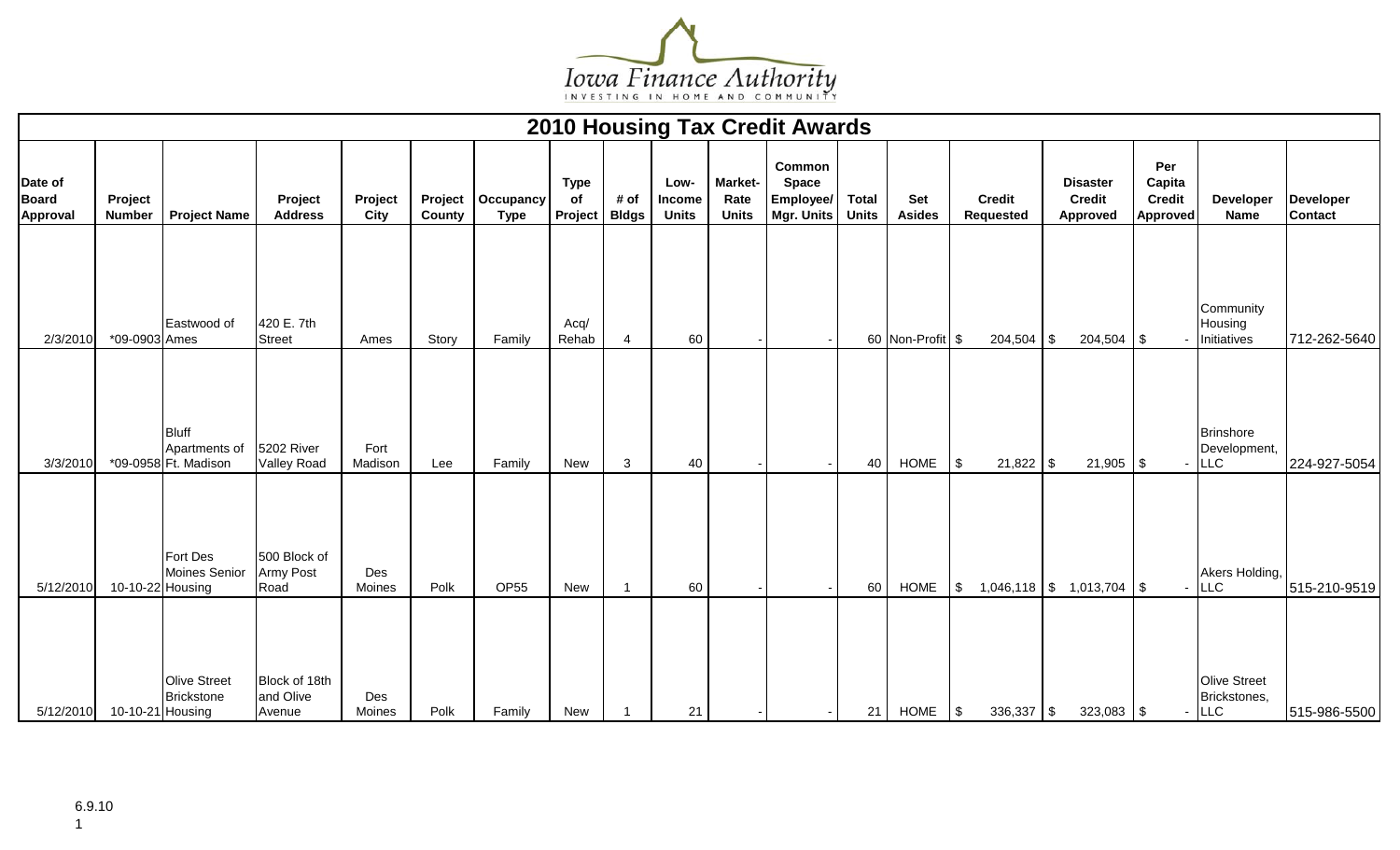

|                                            |                            |                                                              |                                          |                 |                      |                                    |                              |                      |                                |                                        | <b>2010 Housing Tax Credit Awards</b>             |                              |                      |            |                                   |            |                                              |                                                   |                                              |                                    |
|--------------------------------------------|----------------------------|--------------------------------------------------------------|------------------------------------------|-----------------|----------------------|------------------------------------|------------------------------|----------------------|--------------------------------|----------------------------------------|---------------------------------------------------|------------------------------|----------------------|------------|-----------------------------------|------------|----------------------------------------------|---------------------------------------------------|----------------------------------------------|------------------------------------|
| Date of<br><b>Board</b><br><b>Approval</b> | Project<br><b>Number</b>   | <b>Project Name</b>                                          | Project<br><b>Address</b>                | Project<br>City | County               | Project   Occupancy<br><b>Type</b> | <b>Type</b><br>of<br>Project | # of<br><b>Bldgs</b> | Low-<br>Income<br><b>Units</b> | <b>Market-</b><br>Rate<br><b>Units</b> | Common<br><b>Space</b><br>Employee/<br>Mgr. Units | <b>Total</b><br><b>Units</b> | Set<br><b>Asides</b> |            | <b>Credit</b><br><b>Requested</b> |            | <b>Disaster</b><br><b>Credit</b><br>Approved | Per<br>Capita<br><b>Credit</b><br><b>Approved</b> | <b>Developer</b><br><b>Name</b>              | <b>Developer</b><br><b>Contact</b> |
| 5/12/2010                                  | 10-10-11 LLLP              | Southview<br>Senior<br>Apartments II                         | 1900 SE 6th                              | Des<br>Moines   | Polk                 | <b>OP55</b>                        | New                          |                      | 40                             |                                        |                                                   | 40                           | <b>HOME</b>          | \$         | 689,351                           | $\sqrt{3}$ | 660,873 \$                                   |                                                   |                                              | Curly Top LLC 515-577-0926         |
| 5/12/2010                                  |                            | Christ the King 5601 SW 9th<br>10-10-6 Senior Housing Street |                                          | Des<br>Moines   | Polk                 | <b>OP55</b>                        | New                          |                      | 28                             |                                        |                                                   | 28                           | <b>HOME</b>          | -\$        | 528,867 \$                        |            | $510,244$ \\$                                |                                                   | Christ the King<br>Housing<br>Services       | 515-285-2888                       |
|                                            | 5/12/2010 10-10-222 II, LP | MLK Brickstone 1051 19th                                     | <b>Street</b>                            | Des<br>Moines   | Polk                 | Family                             | New                          | $\overline{1}$       | 30                             |                                        |                                                   | 30                           | <b>HOME</b>          | \$         | $557,388$ \\$                     |            | $543,681$ \\$                                |                                                   | Hatch<br>Development<br>Group                | 515-243-4675                       |
| 5/12/2010                                  |                            | Legacy Manor<br>10-10-14 of Waterloo                         | Approx. 1100<br>Flammang<br><b>Drive</b> | Waterloo        | <b>Black</b><br>Hawk | OP <sub>55</sub>                   | New                          |                      | 60                             |                                        |                                                   | 60                           | <b>HOME</b>          | $\sqrt{2}$ |                                   |            | $1,138,606$ \$ 1,048,399 \$                  |                                                   | Anchor<br>Housing<br>Development,<br>$-$ LLC | 815-540-4733                       |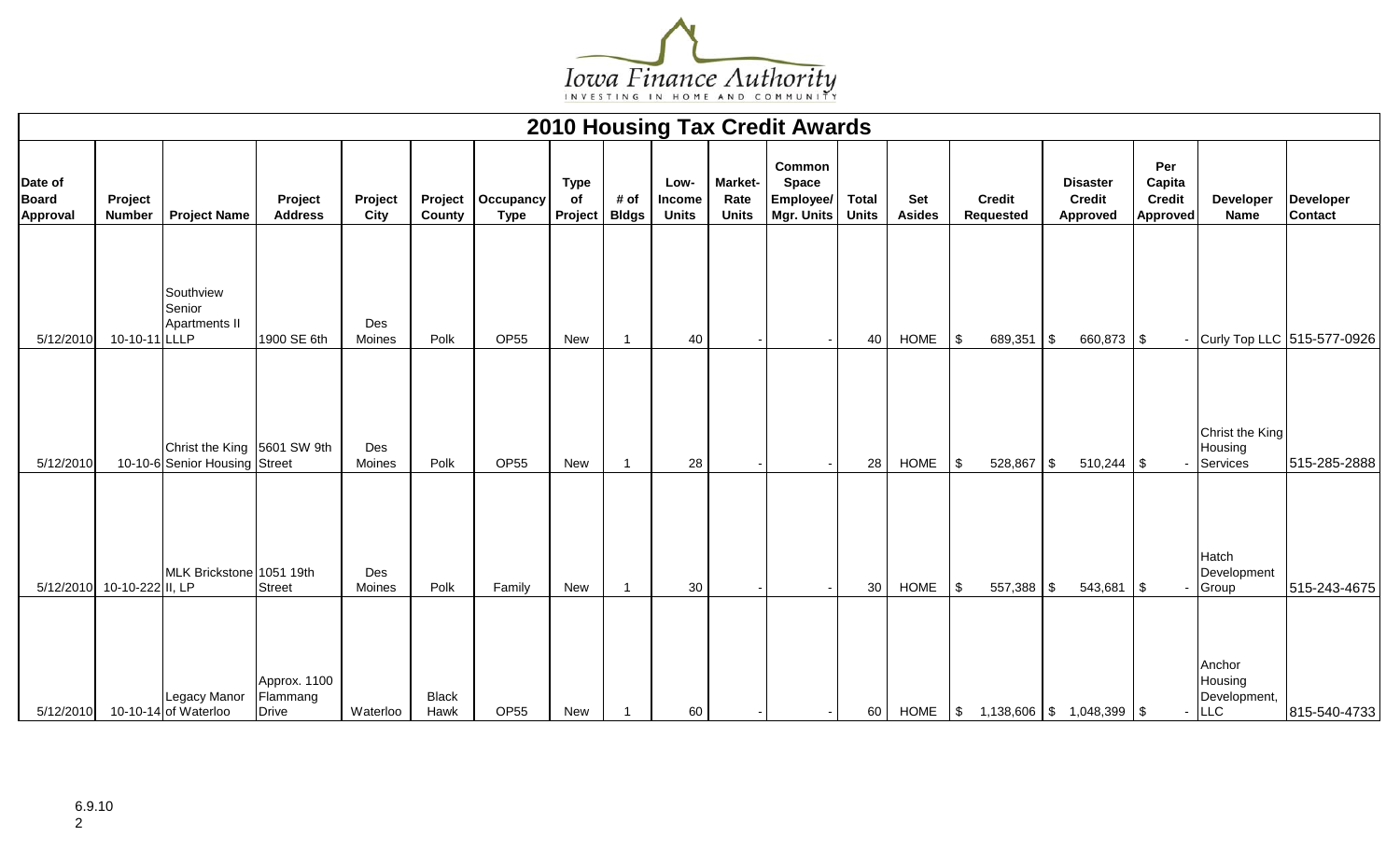

|                                            |                          |                                               |                                          |                    |        |                                    |                              |                      |                                       |                                        | <b>2010 Housing Tax Credit Awards</b>             |                              |                      |          |                               |                                              |                                                   |                                                       |                              |
|--------------------------------------------|--------------------------|-----------------------------------------------|------------------------------------------|--------------------|--------|------------------------------------|------------------------------|----------------------|---------------------------------------|----------------------------------------|---------------------------------------------------|------------------------------|----------------------|----------|-------------------------------|----------------------------------------------|---------------------------------------------------|-------------------------------------------------------|------------------------------|
| Date of<br><b>Board</b><br><b>Approval</b> | Project<br><b>Number</b> | <b>Project Name</b>                           | Project<br><b>Address</b>                | Project<br>City    | County | Project   Occupancy<br><b>Type</b> | <b>Type</b><br>of<br>Project | # of<br><b>Bldgs</b> | Low-<br><b>Income</b><br><b>Units</b> | <b>Market-</b><br>Rate<br><b>Units</b> | Common<br><b>Space</b><br>Employee/<br>Mgr. Units | <b>Total</b><br><b>Units</b> | Set<br><b>Asides</b> |          | <b>Credit</b><br>Requested    | <b>Disaster</b><br><b>Credit</b><br>Approved | Per<br>Capita<br><b>Credit</b><br><b>Approved</b> | Developer<br><b>Name</b>                              | Developer<br><b>Contact</b>  |
|                                            | 5/12/2010 10-10-243 West | Woodland                                      | 3405<br>Woodland                         | West Des<br>Moines | Polk   | Family                             |                              |                      |                                       | 10                                     |                                                   |                              | <b>HOME</b>          |          |                               | $618,957$ \$                                 |                                                   | Newbury<br>Management                                 |                              |
|                                            |                          | 5/12/2010 10-10-234 428 Walker                | Avenue<br>428 Walker<br><b>Street</b>    | Woodbine Harrison  |        | Family                             | Rehab<br>Rehab               | 4                    | 38<br>11                              |                                        |                                                   | 48<br>11                     | <b>HOME</b>          | \$<br>\$ | $669,414$ \\$<br>$163,110$ \$ | $163,110$ \$                                 |                                                   | Company<br>Smith Project<br>Management,<br><b>LLC</b> | 515-698-9700<br>712-592-1722 |
| 5/12/2010                                  |                          | Mitchellville<br>Park<br>10-10-266 Apartments | 401 Center<br>Avenue South Mitchellville |                    | Polk   | Family                             | Acq/<br>Rehab                | $\overline{4}$       | 24                                    |                                        |                                                   |                              | 24 Non-Profit \$     |          | $140,629$ \$                  | 138,391                                      | l \$                                              | National<br>Affordable<br>Housing<br>Foundation       | 515-225-3500                 |
| 6/9/2010                                   | *09-0904 Acres           | Crestview                                     | 916 Ashworth<br>Road                     | West Des<br>Moines | Polk   | OP <sub>55</sub>                   | Acq/<br>Rehab                |                      | 55                                    |                                        |                                                   |                              | 55 Non-Profit \$     |          | $373,762$ \$                  | $373,762$ \$                                 |                                                   | Community<br>Housing<br>Initiatives                   | 712-262-5640                 |